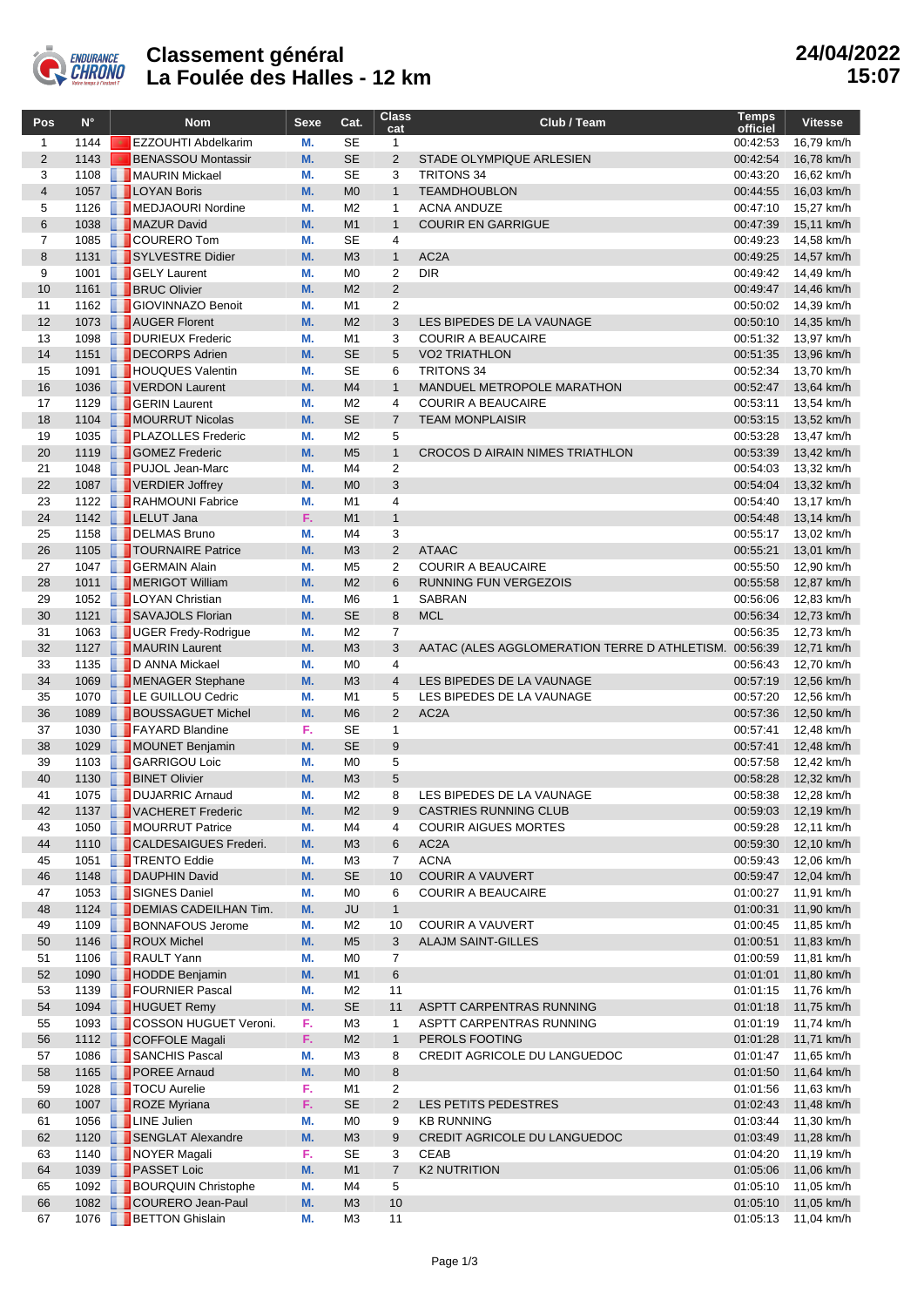

## **Classement général La Foulée des Halles - 12 km**

| Pos        | $N^{\circ}$ | <b>Nom</b>                                           | <b>Sexe</b> | Cat.                             | <b>Class</b><br>cat            | Club / Team                                           | <b>Temps</b><br>officiel | <b>Vitesse</b>           |
|------------|-------------|------------------------------------------------------|-------------|----------------------------------|--------------------------------|-------------------------------------------------------|--------------------------|--------------------------|
| 68         | 1055        | TISLER Brice                                         | M.          | M <sub>2</sub>                   | 12                             |                                                       | 01:05:18                 | 11,03 km/h               |
| 69         | 1115        | <b>BADE</b> Audrey                                   | F.          | M1                               | 3                              | MY LOVE TEAM                                          | 01:05:26                 | 11,00 km/h               |
| 70         |             | 1114   SERILLON Bernard                              | M.          | M <sub>5</sub>                   | $\overline{4}$                 |                                                       | 01:05:32                 | 10,99 km/h               |
| 71         |             | 1032   LAURES Bruno                                  | М.          | M <sub>5</sub>                   | 5                              | <b>G2AA GARONS</b>                                    | 01:05:46                 | 10,95 km/h               |
| 72         | 1016        | LUCHESI Jean-Noel                                    | M.          | M <sub>6</sub>                   | 3                              | <b>MANDUEL METROPOLE MARATHON</b>                     | 01:06:09                 | 10,88 km/h               |
| 73         | 1118        | VALLA Nicolas                                        | М.          | M4                               | 6                              | <b>COURIR AIGUES MORTES</b>                           | 01:06:15                 | 10,87 km/h               |
| 74         |             | 1107   VOLTA Marc                                    | M.          | M <sub>5</sub>                   | 6                              |                                                       | 01:06:22                 | 10,85 km/h               |
| 75<br>76   |             | 1062 PUGNIERE Marc<br>1149 <b>B</b> SAUTRON Bertrand | М.<br>M.    | M7<br>M <sub>1</sub>             | 1<br>8                         | AC <sub>2</sub> A                                     | 01:06:34<br>01:06:47     | 10,82 km/h<br>10,78 km/h |
| 77         |             | 1150 DARTIN Emmanuel                                 | М.          | M <sub>1</sub>                   | 9                              |                                                       | 01:06:53                 | 10,77 km/h               |
| 78         |             | 1095 BERRUS Michel                                   | М.          | M <sub>4</sub>                   | $\overline{7}$                 | <b>COURIR A VAUVERT</b>                               | 01:07:04                 | 10,74 km/h               |
| 79         |             | 1068 BACCAR Aida                                     | F.          | M <sub>3</sub>                   | 2                              | LES BIPEDES DE LA VAUNAGE                             | 01:07:46                 | 10,63 km/h               |
| 80         |             | 1157   LE MEUR Gabrielle                             | F.          | M <sub>4</sub>                   | $\mathbf{1}$                   |                                                       | 01:08:12                 | 10,56 km/h               |
| 81         | 1060        | <b>BADOU Nicolas-Khalid</b>                          | М.          | M <sub>2</sub>                   | 13                             | <b>EXTREME RUN</b>                                    | 01:08:13                 | 10,56 km/h               |
| 82         |             | 1059 GONZALEZ Jean-Franco.                           | M.          | M <sub>4</sub>                   | 8                              | <b>COURIR A BEAUCAIRE</b>                             | 01:08:14                 | 10,55 km/h               |
| 83         |             | 1058 <b>MAUCOURT Michael</b>                         | М.          | M <sub>2</sub>                   | 14                             | <b>COURIR A BEAUCAIRE</b>                             | 01:08:15                 | 10,55 km/h               |
| 84         |             | 1083 MARTHEY Corinne                                 | F.          | M <sub>4</sub>                   | 2                              | LES BIPEDES DE LA VAUNAGE                             | 01:08:15                 | 10,55 km/h               |
| 85         |             | 1046 <b>FEUILLE</b> Mathilde                         | F.          | <b>SE</b>                        | 4                              |                                                       | 01:08:42                 | 10,48 km/h               |
| 86         |             | 1045 POISSY Joel                                     | M.          | M <sub>6</sub>                   | $\overline{4}$                 | <b>LUNEL ATHLETISME</b>                               | 01:08:47                 | 10,47 km/h               |
| 87         |             | 1147 <b>THOMAS Gregory</b>                           | М.          | M <sub>2</sub>                   | 15                             | CA LANGUEDOC                                          | 01:08:50                 | 10,46 km/h               |
| 88         |             | 1006 MEJIAS Gael<br>1132 <b>MARTIN Denis</b>         | M.          | M <sub>0</sub>                   | 10                             |                                                       | 01:08:54                 | 10,45 km/h               |
| 89<br>90   |             | 1116   CARRILLO Muriel                               | М.<br>F.    | M <sub>5</sub><br>M <sub>3</sub> | $\overline{7}$<br>3            | <b>CEAG GENERAC</b><br><b>NIMES RUNNING</b>           | 01:08:56<br>01:08:56     | 10,45 km/h               |
| 91         |             | 1155 <b>AMIEL Jerome</b>                             | М.          | M <sub>6</sub>                   | 5                              |                                                       | 01:08:57                 | 10,45 km/h<br>10,44 km/h |
| 92         |             | 1101 <b>BATIFORT Frederic</b>                        | M.          | M <sub>3</sub>                   | 12                             |                                                       | 01:08:58                 | 10,44 km/h               |
| 93         |             | 1018 SAMPAIO Edgar                                   | М.          | <b>SE</b>                        | 12                             |                                                       | 01:09:01                 | 10,43 km/h               |
| 94         | 1009        | DURET Christian                                      | M.          | M <sub>6</sub>                   | 6                              | <b>COURIR EN GARRIGUE</b>                             | 01:09:28                 | 10,37 km/h               |
| 95         | 1008        | VIGIE Elodie                                         | F.          | M1                               | $\overline{4}$                 | <b>COURIR EN GARRIGUE</b>                             | 01:09:28                 | 10,37 km/h               |
| 96         |             | 1111   CALDESAIGUES Magalie                          | F.          | M <sub>2</sub>                   | 2                              | AC <sub>2</sub> A                                     | 01:09:53                 | 10,30 km/h               |
| 97         | 1163        | <b>ADAM</b> Florent                                  | М.          | M1                               | 10                             | 3 M MARATHON MANDUEL                                  | 01:10:13                 | 10,25 km/h               |
| 98         |             | 1067 <b>ARAUJO Bea</b>                               | F.          | M <sub>5</sub>                   | $\mathbf{1}$                   | LES BIPEDES DE LA VAUNAGE                             | 01:10:28                 | 10,22 km/h               |
| 99         |             | 1102 <b>ROUVEYROL Theophile</b>                      | М.          | <b>SE</b>                        | 13                             |                                                       | 01:10:42                 | 10,18 km/h               |
| 100        |             | 1049 PETIT Vincent                                   | M.          | M <sub>1</sub>                   | 11                             |                                                       | 01:10:46                 | 10,17 km/h               |
| 101        | 1034        | <b>COUTANCEAU Sebastien</b>                          | М.          | M <sub>3</sub>                   | 13                             | <b>ATAAC</b>                                          | 01:10:48                 | 10,17 km/h               |
| 102        |             | 1074 GAMBE Carole                                    | F.          | M <sub>4</sub>                   | 3                              | LES BIPEDES DE LA VAUNAGE<br><b>COURIR AVEC SARAH</b> | 01:10:56                 | 10,15 km/h               |
| 103<br>104 |             | 1040   CARREAU Sarah<br>1043 MOISSET Frederique      | F.<br>F.    | ES<br>M <sub>4</sub>             | $\mathbf{1}$<br>$\overline{4}$ | <b>COURIR AVEC SARAH</b>                              | 01:11:02<br>01:11:02     | 10,14 km/h<br>10,14 km/h |
| 105        |             | 1072 GAMBE Stephane                                  | М.          | M4                               | 9                              | LES BIPEDES DE LA VAUNAGE                             | 01:11:05                 | 10,13 km/h               |
| 106        |             | 1084 <b>BARROT Patrick</b>                           | М.          | M7                               | 2                              |                                                       | 01:11:12                 | 10,11 km/h               |
| 107        |             | 1024 <b>HAMELIN</b> Mathilde                         | F.          | M <sub>1</sub>                   | 5                              | CANICROSS30                                           | 01:11:37                 | 10,05 km/h               |
| 108        |             | 1117   BENDERITTER Thomas                            | M.          | <b>SE</b>                        | 14                             | <b>ATAAC</b>                                          | 01:11:46                 | 10,03 km/h               |
| 109        |             | 1153 <b>TEISSIER Sebastien</b>                       | М.          | M0                               | 11                             | AC2A TEAM SPORT ALES AGGLOMERATION                    | 01:11:51                 | 10,02 km/h               |
| 110        |             | 1061   DIAZ Marie-Jose                               | F.          | M <sub>3</sub>                   | $\overline{4}$                 | AC <sub>2</sub> A                                     | 01:11:51                 | 10,02 km/h               |
| 111        |             | 1160 MELLET Yves                                     | М.          | M <sub>5</sub>                   | 8                              |                                                       | 01:11:53                 | 10,02 km/h               |
| 112        |             | 1145 <b>BACONNIER Muriel</b>                         | F.          | M <sub>2</sub>                   | 3                              |                                                       | 01:12:23                 | 9,95 km/h                |
| 113        |             | 1133 <b>ABADIAS</b> Cyril                            | М.          | M <sub>2</sub>                   | 16                             | <b>VCA</b>                                            | 01:12:23                 | 9,95 km/h                |
| 114        |             | 1015   IDLAS Myriam                                  | F.          | M <sub>3</sub>                   | 5                              | ASPTT CARPENTRAS RUNNING                              | 01:12:39                 | 9,91 km/h                |
| 115        |             | 1023   LAGACHE Michael                               | М.          | M <sub>3</sub>                   | 14                             |                                                       | 01:12:56                 | 9,87 km/h                |
| 116        |             | 1014 GOMIS Michel                                    | M.          | M <sub>5</sub>                   | 9                              | MARTINOU LE CRAPOUILLOU                               | 01:13:29                 | 9,80 km/h                |
| 117        |             | 1010 PIALET Christophe<br>1141 JOURNET Marie         | М.<br>F.    | M1<br><b>SE</b>                  | 12<br>5                        |                                                       | 01:13:45                 | 9,76 km/h                |
| 118<br>119 |             | 1138   VILLEGAS Pierre                               | М.          | M1                               | 13                             | <b>ENA TRAIL</b>                                      | 01:13:51<br>01:13:51     | 9,75 km/h<br>9,75 km/h   |
| 120        |             | 1099 <b>ROBINSON Valerie</b>                         | F.          | M <sub>3</sub>                   | 6                              | <b>ASSP VERGEZE</b>                                   | 01:14:23                 | 9,68 km/h                |
| 121        |             | 1097 PERARDEL Morgan                                 | F.          | M <sub>2</sub>                   | 4                              | NIMES RUNNING                                         | 01:14:24                 | 9,68 km/h                |
| 122        |             | 1071 PAPIN Jacques                                   | M.          | M <sub>8</sub>                   | $\mathbf{1}$                   | LES BIPEDES DE LA VAUNAGE                             | 01:15:01                 | 9,60 km/h                |
| 123        |             | 1134 VESSEAU Valerie                                 | F.          | M <sub>3</sub>                   | $\overline{7}$                 |                                                       | 01:15:28                 | 9,54 km/h                |
| 124        |             | 1081 <b>BACHEY Arnaud</b>                            | M.          | M <sub>2</sub>                   | 17                             |                                                       | 01:15:32                 | 9,53 km/h                |
| 125        |             | 1066 SOBH Laure                                      | F.          | SE                               | 6                              |                                                       | 01:16:29                 | 9,41 km/h                |
| 126        |             | 1003 CHARLOT Gerard                                  | M.          | M <sub>6</sub>                   | $\overline{7}$                 | <b>ENA</b>                                            | 01:17:33                 | 9,28 km/h                |
| 127        |             | 1022 <b>BOILEAU Patricia</b>                         | F.          | M <sub>6</sub>                   | 1                              | <b>COURIR A VAUVERT</b>                               | 01:17:49                 | 9,25 km/h                |
| 128        |             | 1113 MAZEL Camille                                   | F.          | <b>SE</b>                        | $\overline{7}$                 |                                                       | 01:18:25                 | 9,18 km/h                |
| 129        |             | 1004 MAS Patrick                                     | М.          | M <sub>5</sub>                   | 10                             | TYPE 1 RUNNING TEAM                                   | 01:18:48                 | 9,14 km/h                |
| 130        |             | 1079 CAMPOS Sylvie                                   | F.          | M <sub>3</sub>                   | 8                              | <b>G2AA GARONS</b>                                    | 01:20:19                 | 8,97 km/h                |
| 131        |             | 1080 <b>CROUZET</b> Jean-Marie                       | М.          | M4                               | 10                             |                                                       | 01:20:19                 | 8,97 km/h                |
| 132<br>133 |             | 1088 GAULTIER Delphine<br>1096   LE MOEL Carole      | F.<br>F.    | M <sub>2</sub><br>M3             | 5<br>9                         | <b>COURIR A CAISSARGUES</b>                           | 01:20:33<br>01:20:34     | 8,94 km/h<br>8,94 km/h   |
| 134        |             | 1164 DE CHARMAY Christine                            | F.          | M3                               | 10                             | MANDUEL METROPOLE MARATHON                            | 01:20:59                 | 8,89 km/h                |
|            |             |                                                      |             |                                  |                                |                                                       |                          |                          |